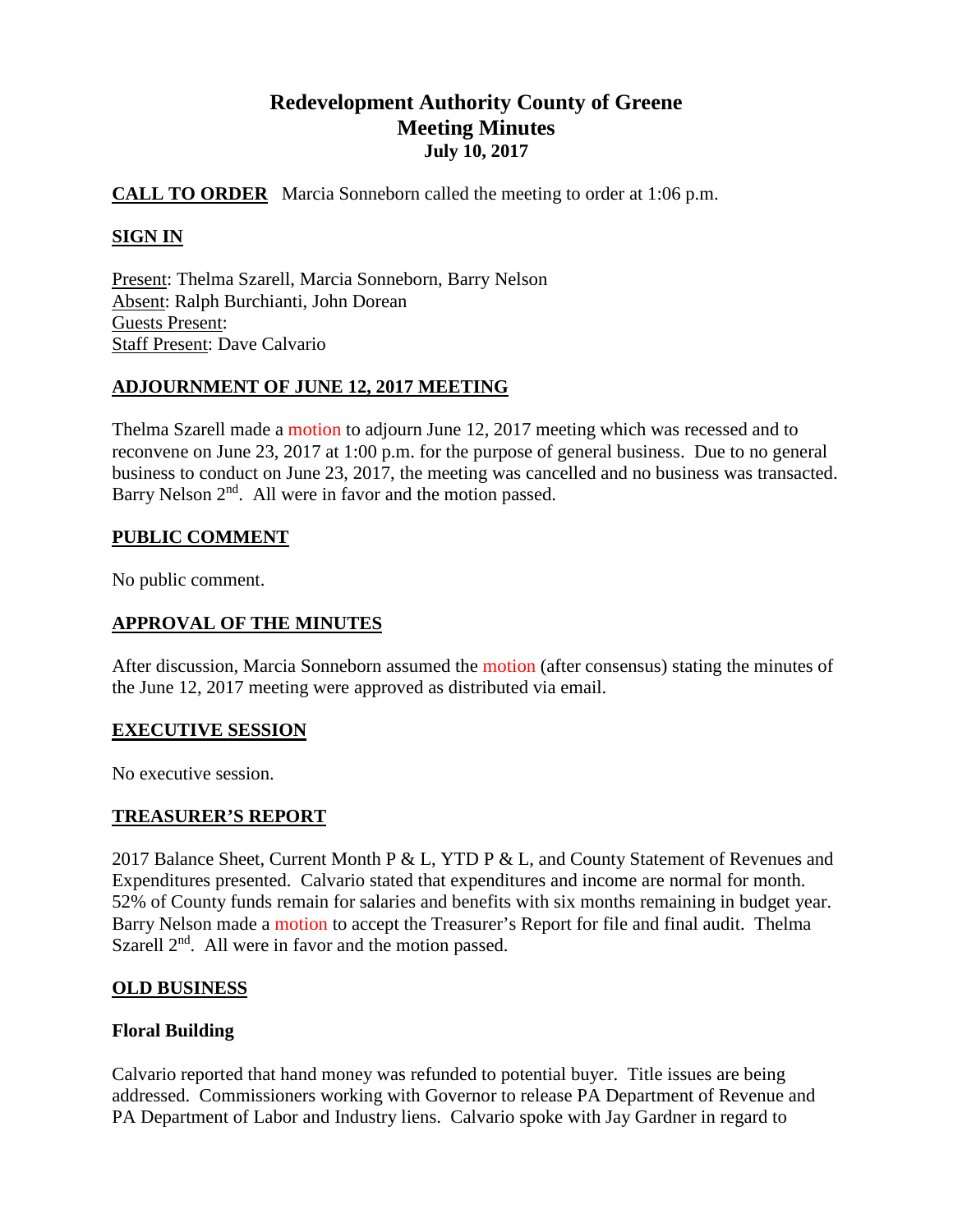signing Quit Claim Deed. Colin Fitch granted extension to Pastorius' attorney until July 14 to file complaint on Lis Pendens.

Selling price will be \$185,000 based on price established at February 2017 meeting.

# **Delancy Heights (145 Fairview Avenue and 126 Fairview Avenue), Jefferson**

145 Fairview Avenue (new modular) complete. No appliances in home. Listed at \$140,000. No showings. Calvario has not sent RFP letter to realtors to list RDA properties.

126 Fairview Avenue: Calvario reported that construction is on hold for summer. May keep for Steve to complete depending on inventory.

## **Nazer St. Remediation and Stabilization Update**

No progress on demolishing 343 and 355 Nazer St in cooperation with Waynesburg Borough and Pirhl Development. Marcia Sonneborn will discuss with Borough Council Member(s).

Greene County Habitat receiving \$150,000 in 2015 PHARE funds to build two homes on E. Franklin St. RDA will be grantor of funds to Habitat in four progress payments as work progresses. Waiting on MOA from Habitat. Per Keith Davin, family selection committee has selected family for home. Davin said work on footers will begin in late June. Work has not started as of July 10 meeting.

# **Down Payment Assistance/2nd Mortgage Discussion**

No decision can be made until we get a potential buyer for 145 Fairview Ave. in the program that would meet PHARE low to moderate income guidelines. Once a potential buyer is identified, will discuss subsidize/underwrite sale of new modular.

## **Old Rogersville School Development**

Home Remodeling by Riggs submitting formal proposal to build townhomes. Calvario reported he met with Township Supervisors regarding assisting with development. Supervisors considering request. Reviewed projected costs. Close to \$135,000 with a few numbers missing.

## **Discussions with Morris, Perry, and Richhill Township Supervisors**

-Wind Ridge, Chambers property. RDA appointed Conservator. Calvario reported structure has been demolished. Septic system will be assessed on June 18 with Tim Neill. After septic is assessed, recommendation on next steps will be made to court. -Nineveh, Kita property. No update. -Mt. Morris, Dotson property. No update.

# **362 E. Franklin St. (Habitat for Humanity and RDA E. Franklin St. Stabilization Project)**

On proposed 2017 Judicial Sale list.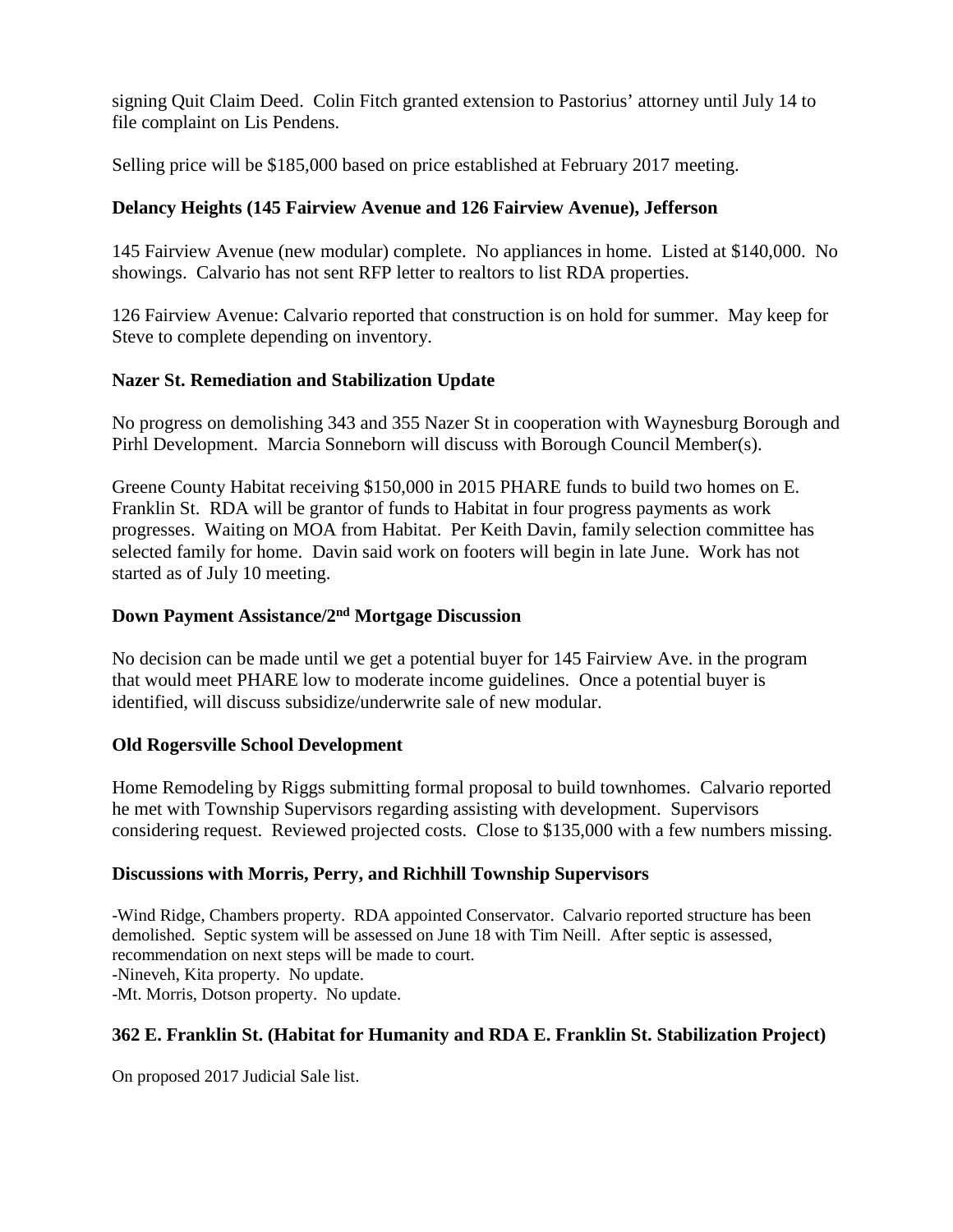#### **Development of Bonar and Woodland Ave. Property**

No update.

#### **Current Projects**

Calvario reported that Steve Salisbury is working on 333 Steele Hill Road, Mt. Morris.

#### **Parkview Knoll, Carmichaels**

No update on funds for Parkview Knoll from County and Cumberland Township.

#### **133 Bowlby St., Waynesburg**

Property donated to RDA. Fire in home 2012. Home Remodeling by Riggs has started to gut home.

#### **117 Duquesne St., Greensboro**

Roof issue. Steve will move to this home next.

#### **44 Larimer Avenue, Bobtown**

Calvario offered \$7,500. Owner wants more. Calvario told realtor to keep us in mind. Price down to \$11,900.

#### **73 Dalzell Avenue, Bobtown**

Wells Fargo has foreclosed on home. Calvario reported that he has been in contact with Wells Fargo and realtor regarding home.

#### **NEW BUSINESS**

- 1. Calvario reported that he met with David Burg recently and that Pirhl Development is not pursuing work force housing project in Waynesburg Borough. Calvario discussed Carmichaels and Cumberland Township for project. Calvario will have conversation with Pirhl representative regarding Carmichaels and Cumberland Township.
- 2. Offer of \$17,000 was accepted for  $54 \text{ 1st}$  Avenue home in Crucible. Closing scheduled for July 28.
- 3. Offer of \$12,500 for 220 Third Avenue Crucible was not accepted. Owner said they would sell for \$20,000.
- 4. Discussed home and property owned by Northeast Energy and Craig Bessinger in Jefferson Fairgrounds. Calvario will stay in touch with Northeast Energy regarding sale of homes.
- 5. Discussed ideas for 2017 PHARE grant application. Calvario reported that meeting PHARE 30% requirement is challenging and that new construction is too expensive without subsidizes for individuals below 50% Median Area Income. Discussed submitting 2017 PHARE grant to start work in Nemacolin.

## **DIRECTOR'S REPORT**

1. No date set for 2017 Judicial Sale.